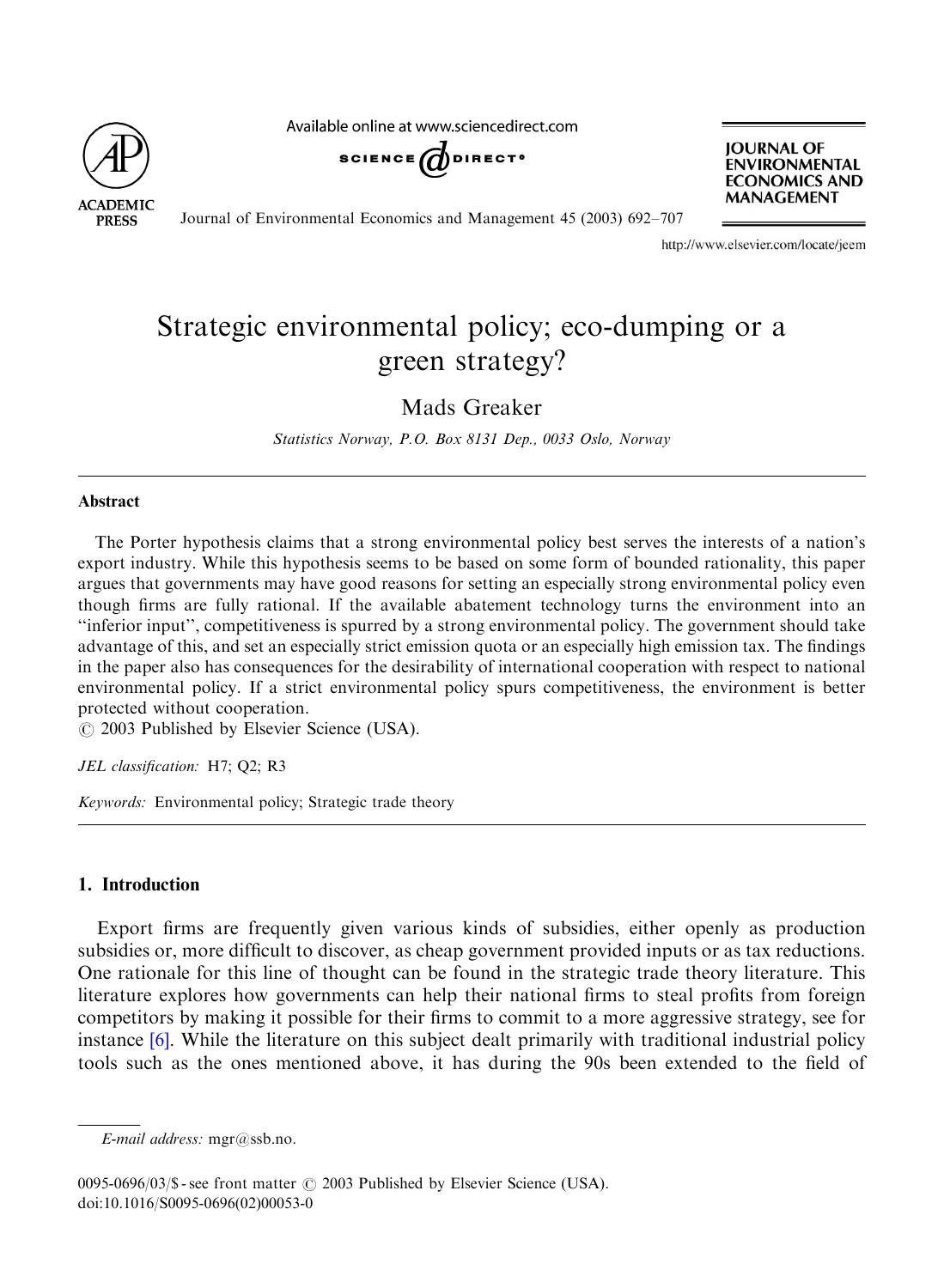environmental policy. The question has been to what extent a government should provide its export industry with a weak environmental policy as a sort of hidden subsid[y.](#page--1-0)

Weak environmental policies which purposely seek to promote the competitiveness of the export industry, could be characterized by the term ''eco-dumping''. The prospect of eco-dumping has been a major issue in the trade-environment debate, see for example [1,26]. Because the current GATT treaty prohibits the use of traditional industrial policy tools like export subsidies and restricts the use of other subsidies like R&D subsidies, eco-dumping could become even more attractive.

However, the prospect of eco-dumping presupposes that a strong environmental policy hampers competitiveness. Empirical research indicates that this may not always be the case. [An](#page--1-0) econometric study from Norway by Golombek and Raknerud [9] suggests that a strong environmental policy spurred employment and induced a lower probability of exit from some industries notably pulp and paper and iron, steel and ferroalloys. Porter and von der Linde [17] refer to various case studies where a strong environmental policy lead to decreased production cost and/or higher value products. The idea that a strong environmental policy will improv[e the](#page--1-0) general performance of firms is the [so-c](#page--1-0)alled Porter hypothesis, which we will refer to as a ''green strategy''.

The Porter hypothesis is disputed among economists, see for example Palmer et al. [16]. Further, Porter and von der Linde [17] do not provide us with an unambiguous definition of the term green strategy. In this paper a green strategy will be defined as an environmental policy where marginal abatement cost exceeds marginal environmental damage, and vice versa, ecodumping will be defined as an environmental policy where marginal abatement cost falls short of marginal environmental damage.<sup>1</sup> Regarding eco-dumping and a green strategy, we will deal with two questions in the paper. Firstly, we will analyze how environmental policy affects marginal production costs, and secondly, we will see how this affects t[he questio](#page--1-0)n of optimal policy.

A majority of the articles about eco-dumping do not explicitly treat the issue on how environmental policy affects cost, but assumes that both total cost and marginal cost is increasing in the stringency of environmental policy (see for example  $[2,3,7,18]$ ). This paper shows that although total cost increases, it is not necessarily the case that marginal cost increases. If the environment is an inferior input for some levels of environmental policy, marginal production cost will decrease for these levels of policy.

The development of a cost model of end-of pipe cleaning further indi[cates](#page--1-0) that the inferior input case is likely if there is economics of scale in abatement technology. Economics of scale seems to be a feature of many abatement technologies. In [an eco](#page--1-0)nometric estimation of abatement cost for [the c](#page--1-0)ement, pulp and paper and [iro](#page--1-0)n and steel sector Hart[man e](#page--1-0)t al. [12] find that "*average* abatement cost drops sharply as abatement volume increases''. Scale economics in abatement is also suggested by the US Environmental Protection Agency [23,24].

Ulph [22], Bradford and Simpson [4] and Ulph and Ulph [21] also contain a model of abatement where marginal production cost may be decreasing in the stringency of environmental policy. In these models the firms undertake environmental R&D before they compete in the market. The result that marginal production cost may be decreasing in the stringency of

<sup>&</sup>lt;sup>1</sup>The literature also compares the non-cooperative environmental standards with the cooperative environmental standards. This comparison is also made in this paper, but it is not used to define a green strategy or eco-dumping.